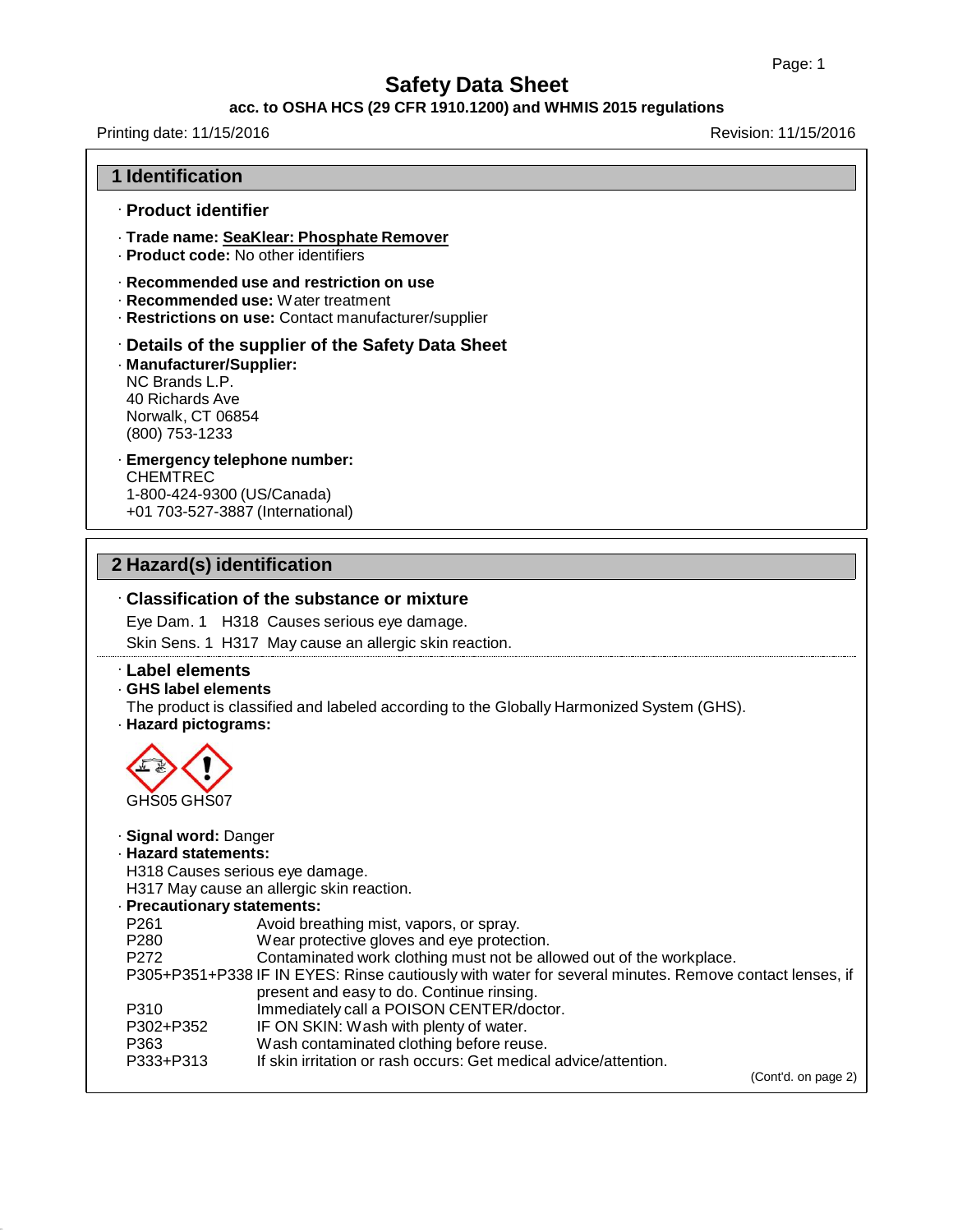### **acc. to OSHA HCS (29 CFR 1910.1200) and WHMIS 2015 regulations**

Printing date: 11/15/2016 Revision: 11/15/2016

**Trade name: SeaKlear: Phosphate Remover**

(Cont'd. of page 1) P501 Dispose of contents/container in accordance with local/regional/national/international

· **Other hazards** There are no other hazards not otherwise classified that have been identified.

### **3 Composition/information on ingredients**

regulations.

### · **Chemical characterization: Mixtures**

### · **Components:**

20211-76-1 Lanthanum(III) chloride hydrate 25-65%

Met. Corr.1, H290; Eye Dam. 1, H318  $\bigcirc$  Skin Sens. 1, H317

### · **Additional information:**

For the listed ingredient(s), the identity and/or exact percentage(s) are being withheld as a trade secret. For the wording of the listed Hazard Statements refer to section 16.

### **4 First-aid measures**

### · **Description of first aid measures**

· **After inhalation:** Supply fresh air; consult doctor in case of complaints.

#### · **After skin contact:** Immediately remove any clothing soiled by the product.

Immediately rinse with water. If skin irritation or rash occurs: Get medical advice/attention. · **After eye contact:**

### Protect unharmed eye.

Remove contact lenses if worn, if possible.

Rinse opened eye for several minutes under running water. Then consult a doctor.

### · **After swallowing:**

Rinse out mouth and then drink plenty of water.

Do not induce vomiting; immediately call for medical help.

### · **Most important symptoms and effects, both acute and delayed:** Allergic reactions

Slight irritant effect on skin and mucous membranes.

Strong irritant with the danger of severe eye injury.

Nausea in case of ingestion.

Gastric or intestinal disorders when ingested.

· **Indication of any immediate medical attention and special treatment needed:**

Medical supervision for at least 48 hours.

Contains Lanthanum(III) chloride hydrate. May produce an allergic reaction.

If medical advice is needed, have product container or label at hand.

(Cont'd. on page 3)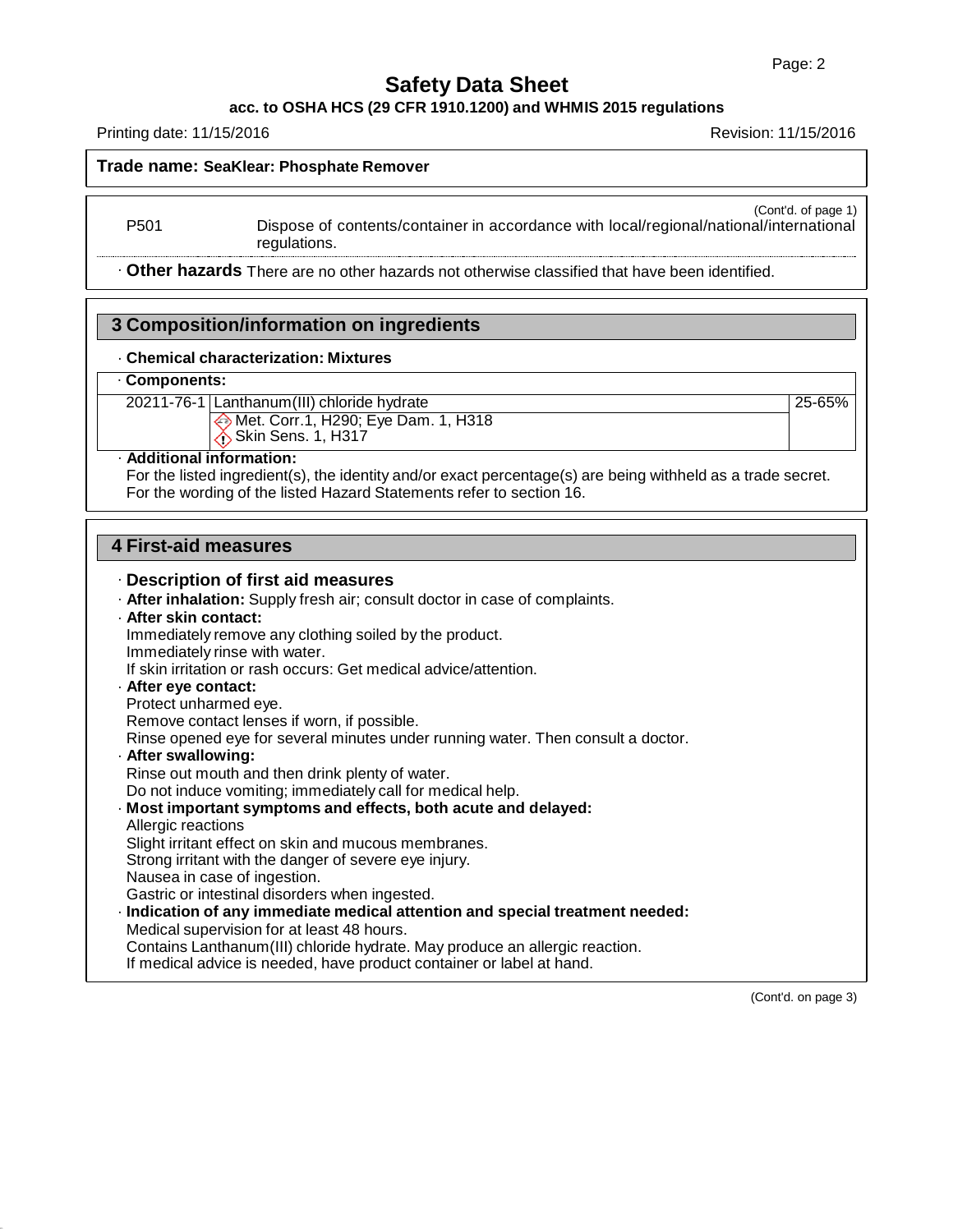### **acc. to OSHA HCS (29 CFR 1910.1200) and WHMIS 2015 regulations**

Printing date: 11/15/2016 Revision: 11/15/2016

### **Trade name: SeaKlear: Phosphate Remover**

(Cont'd. of page 2)

### **5 Fire-fighting measures**

- · **Extinguishing media**
- · **Suitable extinguishing agents:**
- The product is not flammable.

Use fire fighting measures that suit the environment.

· **For safety reasons unsuitable extinguishing agents:** None.

- · **Special hazards arising from the substance or mixture**
- During heating or in case of fire poisonous gases are produced.
- · **Advice for firefighters**
- · **Protective equipment:**

Wear self-contained respiratory protective device.

Wear fully protective suit.

### **6 Accidental release measures**

· **Personal precautions, protective equipment and emergency procedures** Ensure adequate ventilation.

Use personal protective equipment as required.

· **Environmental precautions**

Do not allow undiluted product or large quantities of it to reach ground water, water course or sewage system.

Inform respective authorities in case of seepage into water course or sewage system.

- · **Methods and material for containment and cleaning up** Absorb with liquid-binding material (sand, diatomite, acid binders, universal binders, sawdust). Send for recovery or disposal in suitable receptacles.
- · **Reference to other sections** See Section 7 for information on safe handling. See Section 8 for information on personal protection equipment. See Section 13 for disposal information.

### **7 Handling and storage**

- · **Handling**
- · **Precautions for safe handling:** Use only in well ventilated areas.
- Avoid splashes or spray in enclosed areas. · **Information about protection against explosions and fires:**

Keep respiratory protective device available.

- · **Conditions for safe storage, including any incompatibilities**
- · **Storage**
- · **Requirements to be met by storerooms and receptacles:** Store only in the original receptacle.
- · **Information about storage in one common storage facility:** Store away from foodstuffs.

Do not store together with alkalis (caustic solutions).

(Cont'd. on page 4)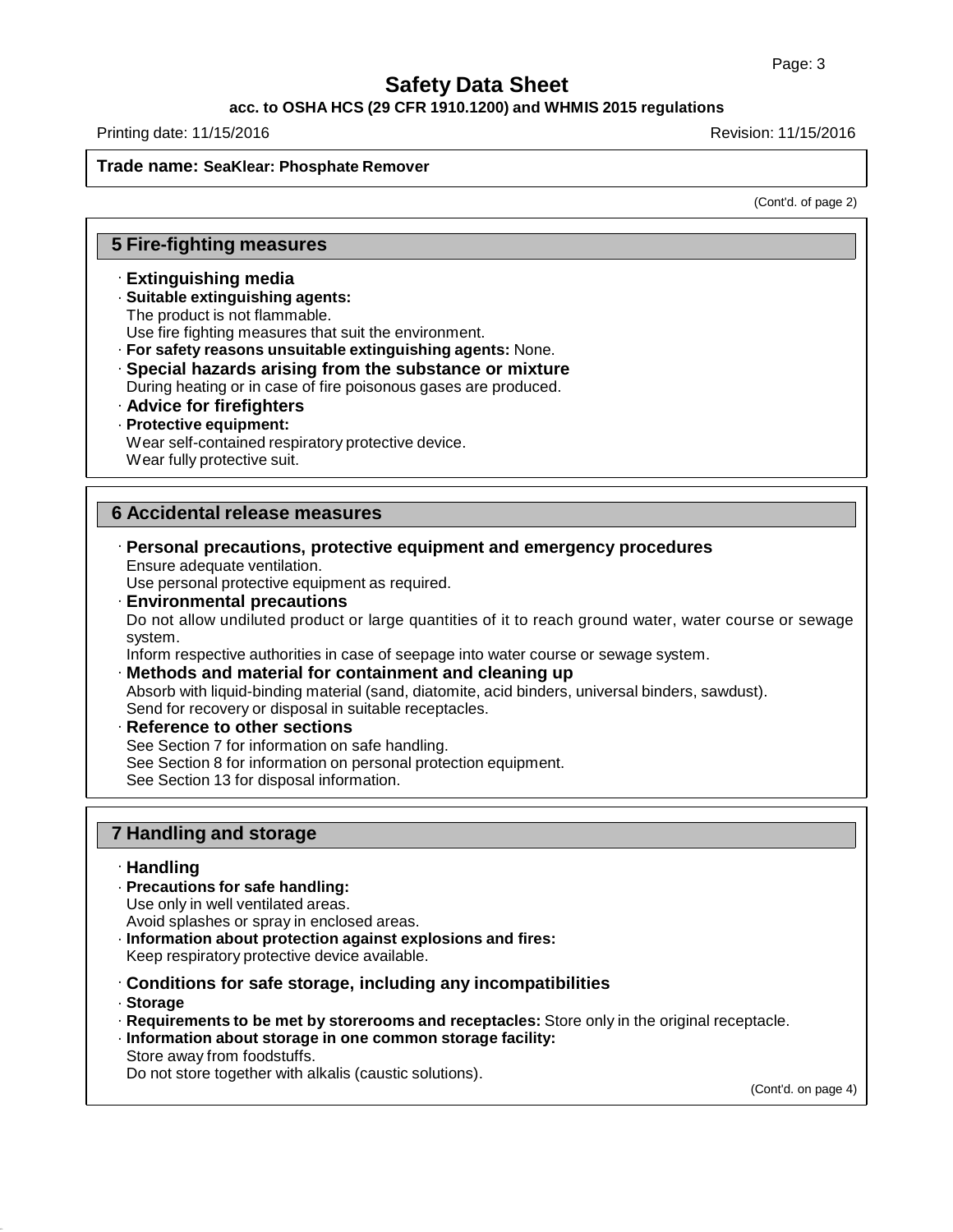**acc. to OSHA HCS (29 CFR 1910.1200) and WHMIS 2015 regulations**

Printing date: 11/15/2016 Revision: 11/15/2016

**Trade name: SeaKlear: Phosphate Remover**

(Cont'd. of page 3)

- · **Further information about storage conditions:** Keep containers tightly sealed.
- · **Specific end use(s)** No relevant information available.

### **8 Exposure controls/personal protection**

### · **Control parameters**

· **Components with limit values that require monitoring at the workplace:**

The product does not contain any relevant quantities of materials with critical values that have to be monitored at the workplace.

### · **Exposure controls**

- · **Personal protective equipment:**
- · **General protective and hygienic measures:**
- The usual precautionary measures for handling chemicals should be followed.

Keep away from foodstuffs, beverages and feed.

Immediately remove all soiled and contaminated clothing.

Wash hands before breaks and at the end of work.

Do not inhale gases / fumes / aerosols.

Avoid contact with the eyes and skin.

- · **Engineering controls:** No relevant information available.
- · **Breathing equipment:** Not required under normal conditions of use.
- · **Protection of hands:**



Protective gloves

The glove material has to be impermeable and resistant to the product/ the substance/ the preparation. · **Eye protection:**



Safety glasses

Follow relevant national guidelines concerning the use of protective eyewear.

- · **Body protection:** Protective work clothing
- · **Limitation and supervision of exposure into the environment** Avoid release to the environment.

| Information on basic physical and chemical properties |                 |                     |  |  |
|-------------------------------------------------------|-----------------|---------------------|--|--|
| · Appearance:                                         |                 |                     |  |  |
| Form:                                                 | Liquid          |                     |  |  |
| Color:                                                | Colorless       |                     |  |  |
| · Odor:                                               | <b>Odorless</b> |                     |  |  |
| Odor threshold:                                       | Not determined. |                     |  |  |
| $\cdot$ pH-value at 20 °C (68 °F):                    | $2 - 5$         |                     |  |  |
|                                                       |                 | (Cont'd. on page 5) |  |  |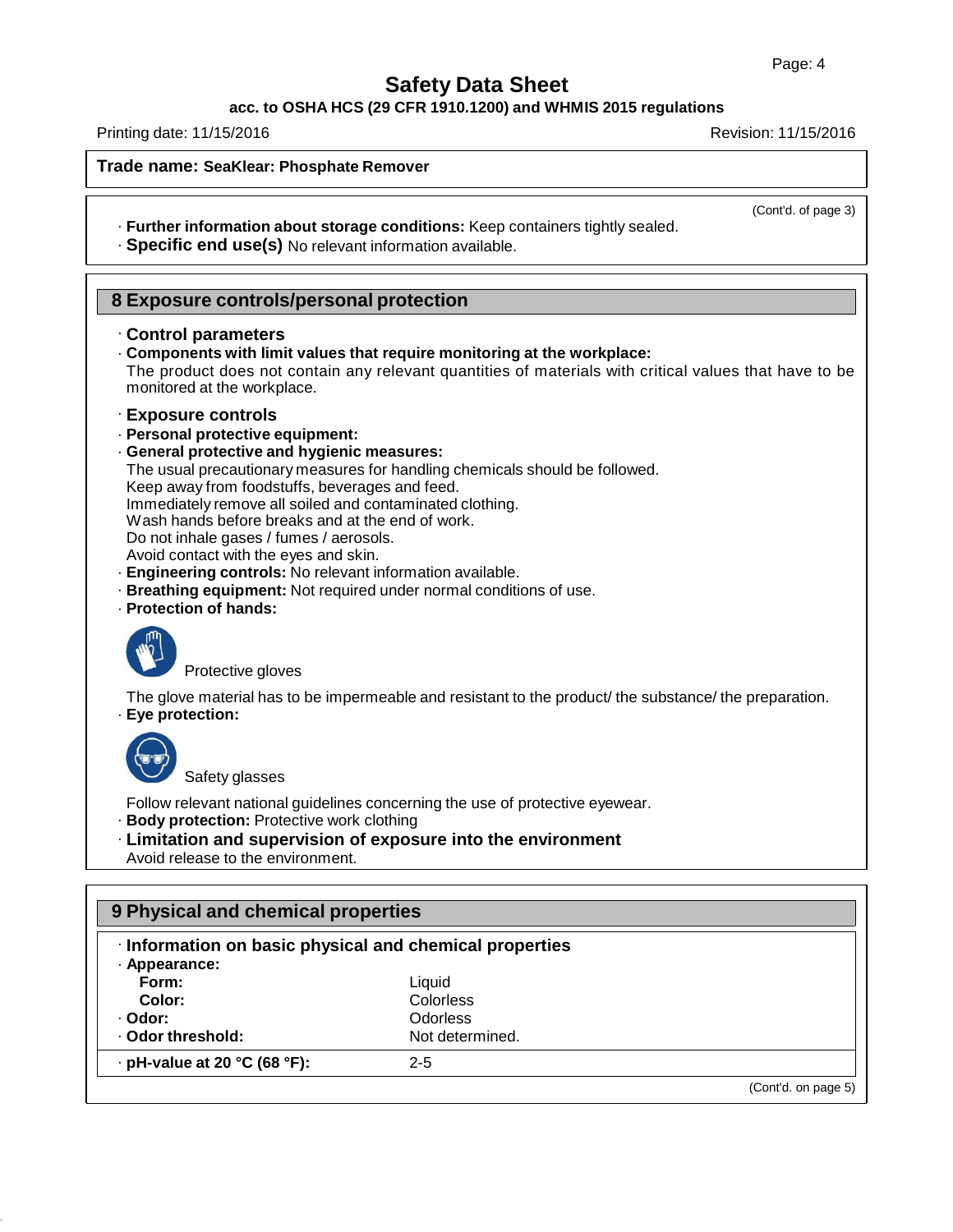### **acc. to OSHA HCS (29 CFR 1910.1200) and WHMIS 2015 regulations**

Printing date: 11/15/2016 **Revision: 11/15/2016** Revision: 11/15/2016

| Trade name: SeaKlear: Phosphate Remover                    |                                               |                     |
|------------------------------------------------------------|-----------------------------------------------|---------------------|
|                                                            |                                               | (Cont'd. of page 4) |
| · Melting point/Melting range:                             | Not determined.                               |                     |
| · Boiling point/Boiling range:                             | ~110 °C (~230 °F)                             |                     |
| · Flash point:                                             | Not applicable.                               |                     |
| · Flammability (solid, gaseous):                           | Not applicable.                               |                     |
| · Auto-ignition temperature:                               | Not determined.                               |                     |
| · Decomposition temperature:                               | Not determined.                               |                     |
| · Danger of explosion:                                     | Product does not present an explosion hazard. |                     |
| <b>Explosion limits</b>                                    |                                               |                     |
| Lower:                                                     | Not determined.                               |                     |
| Upper:                                                     | Not determined.                               |                     |
| · Oxidizing properties:                                    | Not determined.                               |                     |
| · Vapor pressure:                                          | Not determined.                               |                     |
| · Density:                                                 |                                               |                     |
| <b>Relative density:</b>                                   | Not determined.                               |                     |
| Vapor density:                                             | Not determined.                               |                     |
| <b>Evaporation rate:</b>                                   | Not determined.                               |                     |
| · Solubility in / Miscibility with                         |                                               |                     |
| Water:                                                     | Fully miscible.                               |                     |
| · Partition coefficient (n-octanol/water): Not determined. |                                               |                     |
| · Viscosity                                                |                                               |                     |
| Dynamic:                                                   | Not determined.                               |                     |
| Kinematic:                                                 | Not determined.                               |                     |
| Other information                                          | No relevant information available.            |                     |

### **10 Stability and reactivity**

- · **Reactivity:** No relevant information available.
- · **Chemical stability:** Stable under normal temperatures and pressures.
- · **Thermal decomposition / conditions to be avoided:**
- No decomposition if used and stored according to specifications.
- · **Possibility of hazardous reactions**
- Reacts with alkali (lyes). Reacts with reducing agents.
- Toxic fumes may be released if heated above the decomposition point.
- · **Conditions to avoid** No relevant information available.
- · **Incompatible materials** Alkalis
- · **Hazardous decomposition products**

Under fire conditions only: Toxic metal oxide smoke Hydrogen chloride (HCl)

(Cont'd. on page 6)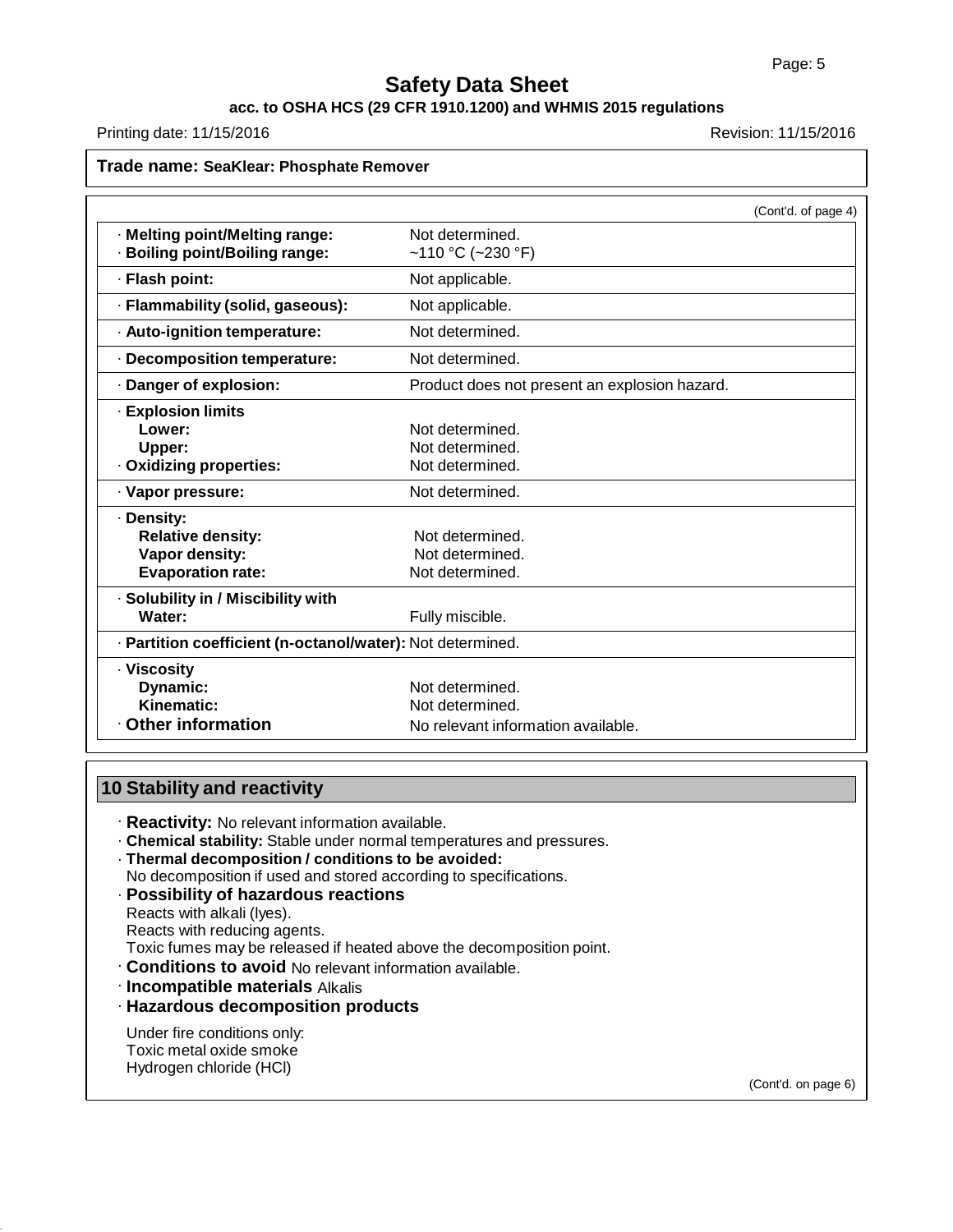### **acc. to OSHA HCS (29 CFR 1910.1200) and WHMIS 2015 regulations**

Printing date: 11/15/2016 Revision: 11/15/2016

**Trade name: SeaKlear: Phosphate Remover**

(Cont'd. of page 5)

Chlorine

### **11 Toxicological information**

### · **Information on toxicological effects**

- · **Acute toxicity:**
- · **LD/LC50 values that are relevant for classification:** None.
- · **Primary irritant effect:**
- · **On the skin:** Slight irritant effect on skin and mucous membranes.
- · **On the eye:** Strong irritant with the danger of severe eye injury.
- · **Sensitization:** Sensitization possible through skin contact.

### · **IARC (International Agency for Research on Cancer):**

None of the ingredients are listed.

### · **NTP (National Toxicology Program):**

None of the ingredients are listed.

### · **OSHA-Ca (Occupational Safety & Health Administration):**

None of the ingredients are listed.

## · **Probable route(s) of exposure:**

Ingestion. Eye contact.

### Skin contact.

· **Acute effects (acute toxicity, irritation and corrosivity):**

Causes serious eye damage.

May cause an allergic skin reaction.

- · **Repeated dose toxicity:** No relevant information available.
- · **CMR effects (carcinogenity, mutagenicity and toxicity for reproduction)**
- · **Germ cell mutagenicity:** Based on available data, the classification criteria are not met.
- · **Carcinogenicity:** Based on available data, the classification criteria are not met.
- · **Reproductive toxicity:** Based on available data, the classification criteria are not met.
- · **STOT-single exposure:** Based on available data, the classification criteria are not met.
- · **STOT-repeated exposure:** Based on available data, the classification criteria are not met.
- · **Aspiration hazard:** Based on available data, the classification criteria are not met.

### **12 Ecological information**

- · **Toxicity**
- · **Aquatic toxicity** Toxic to aquatic life with long lasting effects.
- · **Persistence and degradability** No relevant information available.
- · **Bioaccumulative potential:** No relevant information available.
- · **Mobility in soil:** No relevant information available.
- · **Ecotoxical effects:**
- · **Remark:** Toxic for fish

(Cont'd. on page 7)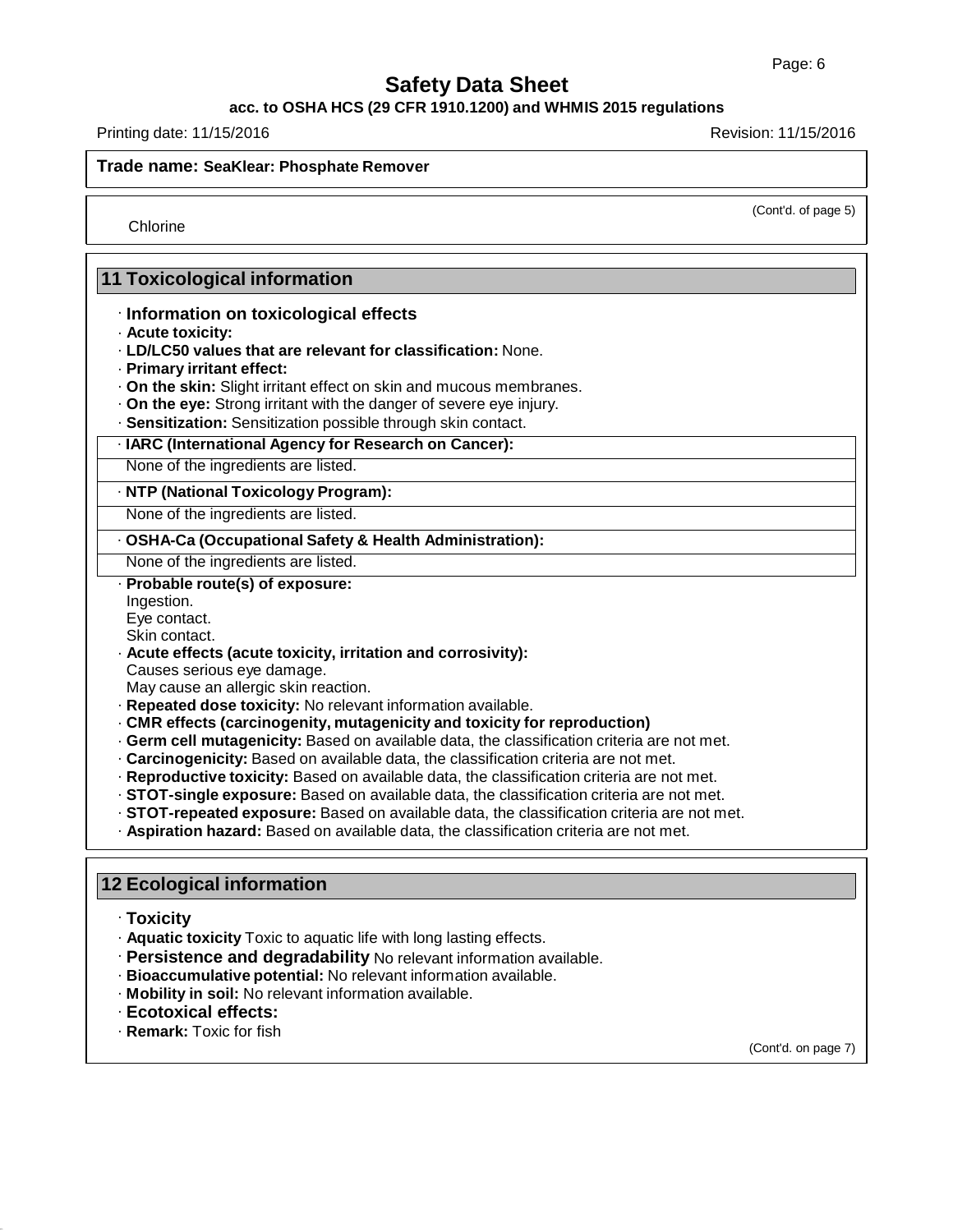### **acc. to OSHA HCS (29 CFR 1910.1200) and WHMIS 2015 regulations**

### Printing date: 11/15/2016 Revision: 11/15/2016

#### **Trade name: SeaKlear: Phosphate Remover**

(Cont'd. of page 6)

### · **Additional ecological information**

· **General notes:**

Do not allow undiluted product or large quantities of it to reach ground water, water course or sewage system.

- · **Results of PBT and vPvB assessment**
- · **PBT:** Not applicable.
- · **vPvB:** Not applicable.
- · **Other adverse effects** No relevant information available.

### **13 Disposal considerations**

### · **Waste treatment methods**

· **Recommendation:**

Must not be disposed of together with household garbage. Do not allow product to reach sewage system. The user of this material has the responsibility to dispose of unused material, residues and containers in compliance with all relevant local, state and federal laws and regulations regarding treatment, storage and disposal for hazardous and nonhazardous wastes.

| <b>14 Transport information</b> |                                                                             |
|---------------------------------|-----------------------------------------------------------------------------|
| · UN-Number                     |                                                                             |
| $\cdot$ DOT, IATA               | Not regulated.                                                              |
| $\cdot$ ADR, IMDG               | <b>UN3082</b>                                                               |
| $\cdot$ UN proper shipping name |                                                                             |
| · DOT, IATA                     | Not regulated.                                                              |
| · ADR, IMDG                     | ENVIRONMENTALLY HAZARDOUS SUBSTANCE,<br>LIQUID, N.O.S. (LANTHANUM CHLORIDE) |
| · Transport hazard class(es)    |                                                                             |
| · DOT, IATA                     |                                                                             |
| · Class                         | Not regulated.                                                              |
| · Label                         |                                                                             |
| $·$ ADR                         |                                                                             |
|                                 |                                                                             |
| · Class                         | 9 (M6) Miscellaneous dangerous substances and<br>articles                   |
| · Label                         | 9                                                                           |
|                                 | (Cont'd. on page 8)                                                         |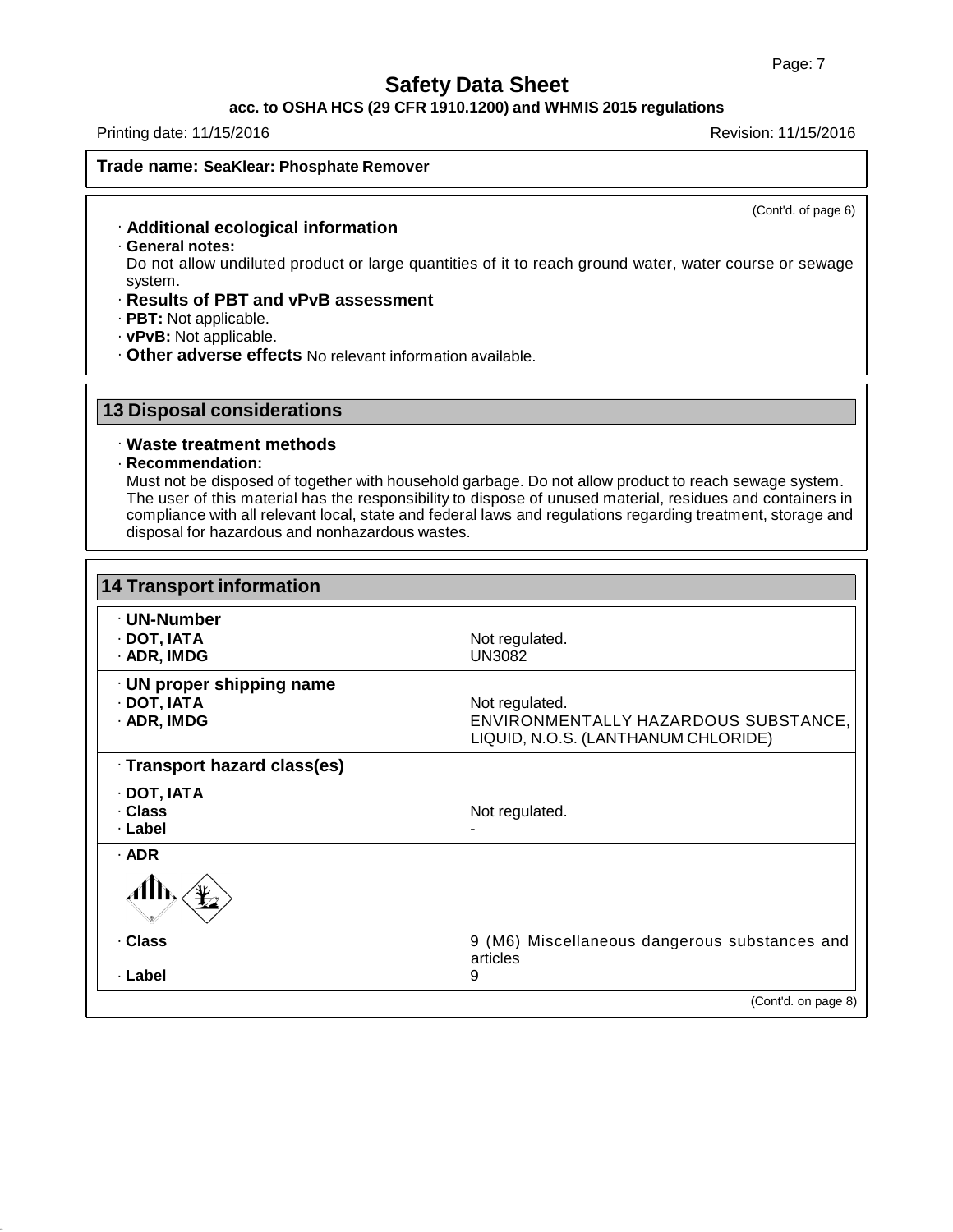## **Safety Data Sheet**

#### **acc. to OSHA HCS (29 CFR 1910.1200) and WHMIS 2015 regulations**

Printing date: 11/15/2016 **Revision: 11/15/2016** 

| Trade name: SeaKlear: Phosphate Remover                                      |                                                                                                                                                                                                                                                                                                                                                                                                             |
|------------------------------------------------------------------------------|-------------------------------------------------------------------------------------------------------------------------------------------------------------------------------------------------------------------------------------------------------------------------------------------------------------------------------------------------------------------------------------------------------------|
|                                                                              | (Cont'd. of page 7)                                                                                                                                                                                                                                                                                                                                                                                         |
| · IMDG<br>Aħ.                                                                |                                                                                                                                                                                                                                                                                                                                                                                                             |
| · Class<br>· Label                                                           | 9 Miscellaneous dangerous substances and articles<br>9                                                                                                                                                                                                                                                                                                                                                      |
| · Packing group<br>· DOT, IATA<br>· ADR, IMDG                                | Not regulated.<br>Ш                                                                                                                                                                                                                                                                                                                                                                                         |
| <b>Environmental hazards</b><br>· Marine pollutant:                          | Product contains environmentally hazardous<br>substances: Lanthanum chloride, anhydrous<br>Symbol (fish and tree)                                                                                                                                                                                                                                                                                           |
| · Special precautions for user<br>· Danger code (Kemler):<br>· EMS Number:   | Warning: Miscellaneous dangerous substances and<br>articles<br>90<br>$F-A, S-F$                                                                                                                                                                                                                                                                                                                             |
| · Transport in bulk according to Annex II of<br>MARPOL73/78 and the IBC Code | Not applicable.                                                                                                                                                                                                                                                                                                                                                                                             |
| · Transport/Additional information:                                          | Not regulated when carried in single or combination<br>packaging containing a net quantity of 5L or less for<br>liquids or 5 kg or less for solids per the following:<br>DOT: 171.4(c)(2)<br><b>ADR: SP 375</b><br>IMDG: 2.10.2.7<br>IATA: special provision A197                                                                                                                                           |
| · DOT                                                                        | Product is additionally classified as a MARINE<br>POLLUTANT based on MARPOL and DOT rules.<br>Labeling as a MARINE POLLUTANT is not required for<br>non-bulk single package shipments by motor vehicle,<br>rail car or aircraft. Bulk packaging consists of a<br>maximum capacity of greater than 450L (119 gallons)<br>for a liquid and a maximum net mass greater than<br>400kg (882 pounds) for a solid. |

(Cont'd. on page 9)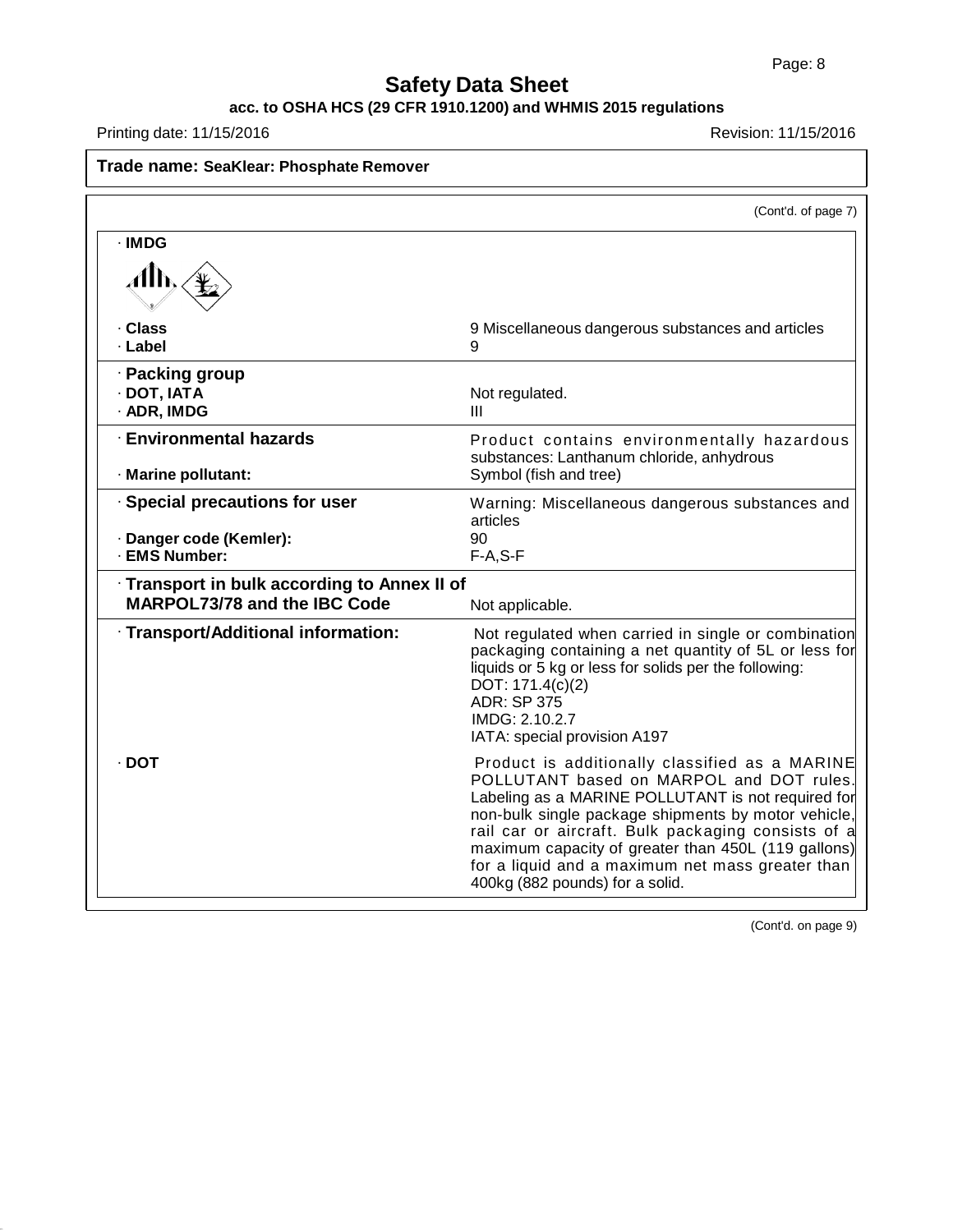**acc. to OSHA HCS (29 CFR 1910.1200) and WHMIS 2015 regulations**

Printing date: 11/15/2016 **Revision: 11/15/2016** 

### **Trade name: SeaKlear: Phosphate Remover**

(Cont'd. of page 8)

| mixture | · Safety, health and environmental regulations/legislation specific for the substance or<br>· United States (USA) |
|---------|-------------------------------------------------------------------------------------------------------------------|
| · SARA  |                                                                                                                   |
|         | · Section 302 (extremely hazardous substances):                                                                   |
|         | None of the ingredients are listed.                                                                               |
|         | · Section 355 (extremely hazardous substances):                                                                   |
|         | None of the ingredients are listed.                                                                               |
|         | · Section 313 (Specific toxic chemical listings):                                                                 |
|         | None of the ingredients are listed.                                                                               |
|         | · TSCA (Toxic Substances Control Act)                                                                             |
|         | All ingredients are listed.                                                                                       |
|         | - Proposition 65 (California)                                                                                     |
|         | . Chemicals known to cause cancer:                                                                                |
|         | None of the ingredients are listed.                                                                               |
|         | . Chemicals known to cause reproductive toxicity for females:                                                     |
|         | None of the ingredients are listed.                                                                               |
|         | . Chemicals known to cause reproductive toxicity for males:                                                       |
|         | None of the ingredients are listed.                                                                               |
|         | . Chemicals known to cause developmental toxicity:                                                                |
|         | None of the ingredients are listed.                                                                               |
|         | · Carcinogenic categories                                                                                         |
|         | · EPA (Environmental Protection Agency):                                                                          |
|         | None of the ingredients are listed.                                                                               |
|         | · IARC (International Agency for Research on Cancer):                                                             |
|         | None of the ingredients are listed.                                                                               |
|         | · NIOSH-Ca (National Institute for Occupational Safety and Health):                                               |
|         | None of the ingredients are listed.                                                                               |
|         | · Canadian Domestic Substances List (DSL):                                                                        |
|         | All ingredients are listed.                                                                                       |
|         | · Chemical safety assessment: A Chemical Safety Assessment has not been carried out.                              |

### **16 Other information**

This information is based on our present knowledge. However, this shall not constitute a guarantee for any specific product features and shall not establish a legally valid contractual relationship.

· **Date of preparation / last revision** 11/15/2016 / -

(Cont'd. on page 10)